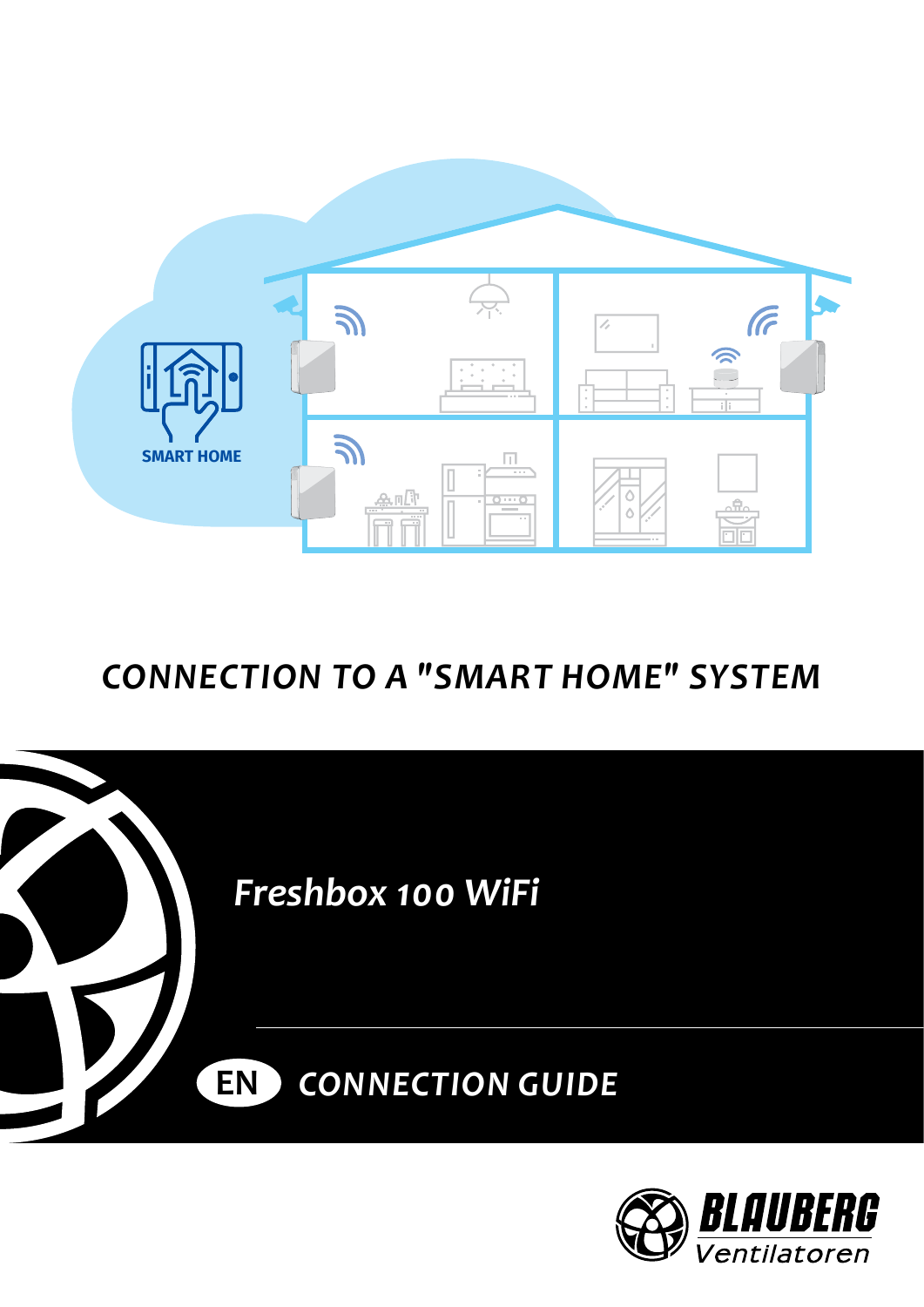## **CONTENTS**

## **CONNECTION AND SETUP**

**Example 1:** pattern of direct connection of the unit to the Smart Home system without using a router. Set up the unit to operate Wi-Fi in the access point mode (see the User's manual for the unit). Note: maximum possible number of connected control devices is eight.



**Example 2:** connection via router with one Wi-Fi access point.

Air handling units, mobile devices and a "Smart Home" system are connected to the Wi-Fi access point of the network router.



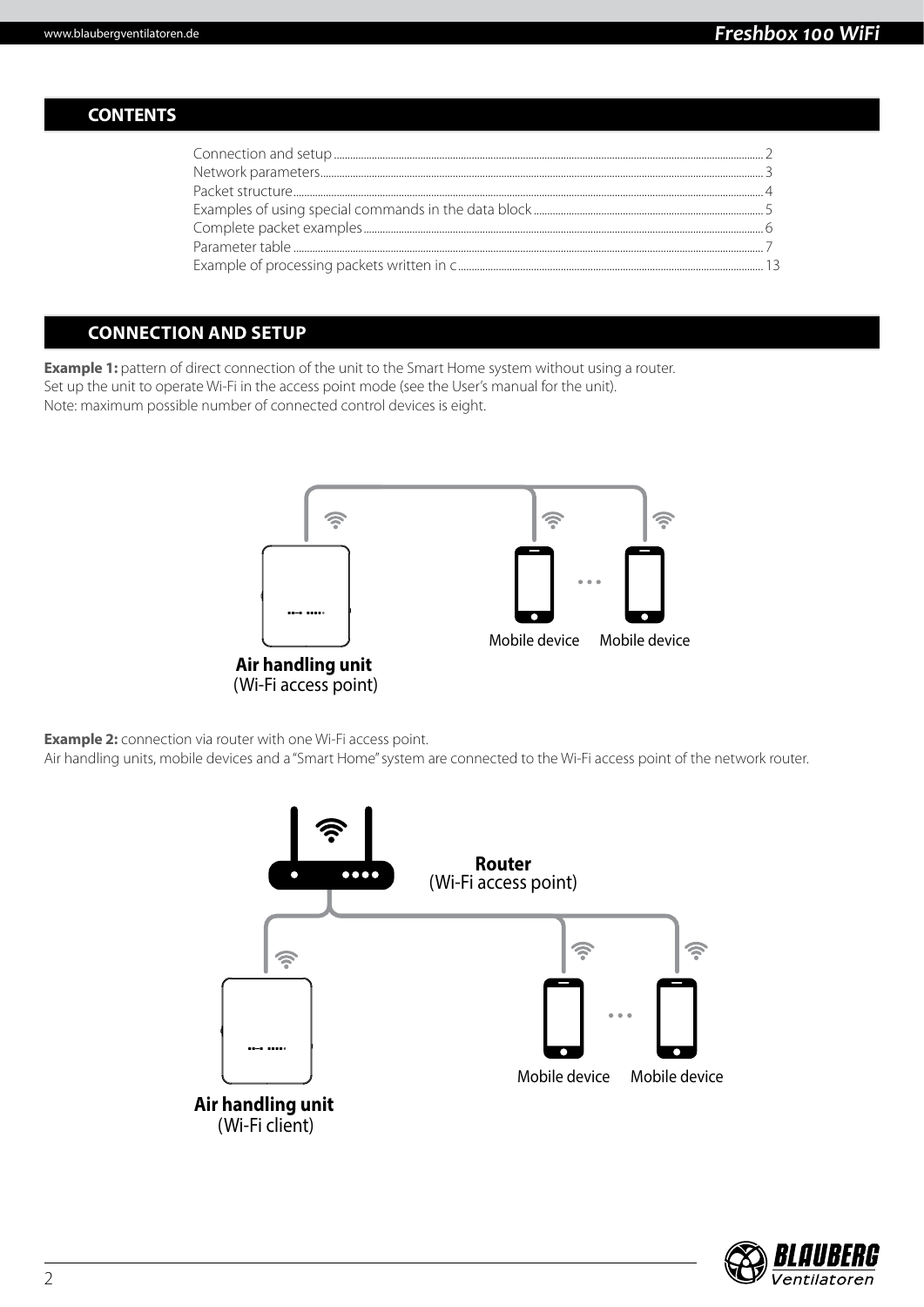<span id="page-2-0"></span>**Example 3:** Smart Home system connection via router with several Wi-Fi access points.



### **NETWORK PARAMETERS**

Data is exchanged via the UDP protocol (with broadcast support).

Master device IP address:

- 192.168.4.1 if the master device runs without a router (connection pattern 1).
- If the master device is connected via a router (connection pattern 2), the IP address is set up via the mobile application (see unit data sheet) and can be defined as static or dynamic (DHCP).

Master device port: 4000.

Maximum packet size: 256 bytes.

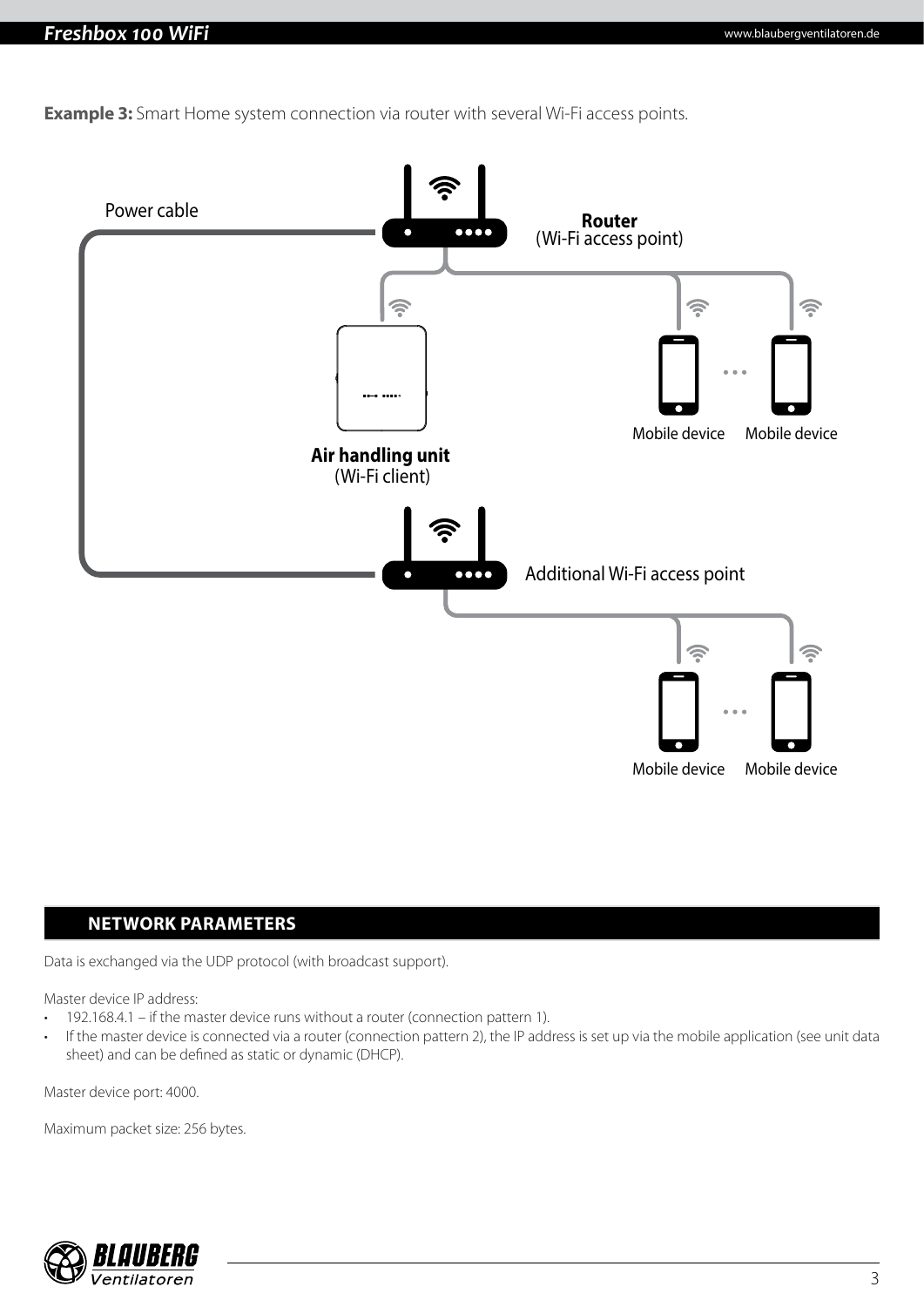<span id="page-3-0"></span>

|                                                                                                                                                                                                                                                                                                                                                                                                                                                                                 | <b>PACKET STRUCTURE</b>                                                                                                                                                                                                                                                                                                                                                                                                                                                          |             |                                            |    |                                                                                                                                                                                                                                                                                                                                                                                                                                                                                                                                                                                                                                                                                                                                     |            |             |             |                 |                 |
|---------------------------------------------------------------------------------------------------------------------------------------------------------------------------------------------------------------------------------------------------------------------------------------------------------------------------------------------------------------------------------------------------------------------------------------------------------------------------------|----------------------------------------------------------------------------------------------------------------------------------------------------------------------------------------------------------------------------------------------------------------------------------------------------------------------------------------------------------------------------------------------------------------------------------------------------------------------------------|-------------|--------------------------------------------|----|-------------------------------------------------------------------------------------------------------------------------------------------------------------------------------------------------------------------------------------------------------------------------------------------------------------------------------------------------------------------------------------------------------------------------------------------------------------------------------------------------------------------------------------------------------------------------------------------------------------------------------------------------------------------------------------------------------------------------------------|------------|-------------|-------------|-----------------|-----------------|
| 0xFD                                                                                                                                                                                                                                                                                                                                                                                                                                                                            | 0xFD                                                                                                                                                                                                                                                                                                                                                                                                                                                                             | <b>TYPE</b> | <b>SIZE ID</b>                             | ID | <b>SIZE PWD</b>                                                                                                                                                                                                                                                                                                                                                                                                                                                                                                                                                                                                                                                                                                                     | <b>PWD</b> | <b>FUNC</b> | <b>DATA</b> | <b>Chksum L</b> | <b>Chksum H</b> |
| 0xFD                                                                                                                                                                                                                                                                                                                                                                                                                                                                            | <b>OxFD</b>                                                                                                                                                                                                                                                                                                                                                                                                                                                                      |             | : packet beginning character (2 bytes).    |    |                                                                                                                                                                                                                                                                                                                                                                                                                                                                                                                                                                                                                                                                                                                                     |            |             |             |                 |                 |
| <b>TYPE</b>                                                                                                                                                                                                                                                                                                                                                                                                                                                                     | : protocol type (1 byte). Value = $0x02$                                                                                                                                                                                                                                                                                                                                                                                                                                         |             |                                            |    |                                                                                                                                                                                                                                                                                                                                                                                                                                                                                                                                                                                                                                                                                                                                     |            |             |             |                 |                 |
| <b>SIZE ID</b>                                                                                                                                                                                                                                                                                                                                                                                                                                                                  |                                                                                                                                                                                                                                                                                                                                                                                                                                                                                  |             | : ID block size (1 byte). Value = $0x10$ . |    |                                                                                                                                                                                                                                                                                                                                                                                                                                                                                                                                                                                                                                                                                                                                     |            |             |             |                 |                 |
| ID                                                                                                                                                                                                                                                                                                                                                                                                                                                                              |                                                                                                                                                                                                                                                                                                                                                                                                                                                                                  |             |                                            |    | : – controller ID. This number is printed on the label (16 characters) applied to the control circuit board or the unit casing.                                                                                                                                                                                                                                                                                                                                                                                                                                                                                                                                                                                                     |            |             |             |                 |                 |
|                                                                                                                                                                                                                                                                                                                                                                                                                                                                                 |                                                                                                                                                                                                                                                                                                                                                                                                                                                                                  |             |                                            |    | You can also substitute the ID with «DEFAULT_DEVICEID» code word. The ID can be used:<br>To control the master device if it runs without a router (connection pattern 1).<br>To search for master devices on the network if a router is used (connection pattern 2). In this case, the device will<br>respond to two parameters only: 0x007C and 0x00B9 (see parameter table).                                                                                                                                                                                                                                                                                                                                                      |            |             |             |                 |                 |
| <b>SIZE PWD</b>                                                                                                                                                                                                                                                                                                                                                                                                                                                                 |                                                                                                                                                                                                                                                                                                                                                                                                                                                                                  |             |                                            |    | : PWD block size (1 byte). Possible values: from 0x00 to 0x08.                                                                                                                                                                                                                                                                                                                                                                                                                                                                                                                                                                                                                                                                      |            |             |             |                 |                 |
| <b>PWD</b>                                                                                                                                                                                                                                                                                                                                                                                                                                                                      | unit data sheet).                                                                                                                                                                                                                                                                                                                                                                                                                                                                |             |                                            |    | : device password (permissible characters: "09", "az", and "AZ"). The default password is "1111".<br>This password can be changed via the mobile application from the <b>Connection -&gt; At home -&gt; Settings menu</b> (see the                                                                                                                                                                                                                                                                                                                                                                                                                                                                                                  |            |             |             |                 |                 |
| <b>FUNC</b><br><b>DATA</b>                                                                                                                                                                                                                                                                                                                                                                                                                                                      | 0x01: parameter read.                                                                                                                                                                                                                                                                                                                                                                                                                                                            |             |                                            |    | : the function number (1 byte). It defines the action with the data and the <b>DATA</b> block structure:<br>0x02: parameter write. The controller does not send any response regarding the status of the given parameters.<br>0x03: parameter write with subsequent controller response regarding the status of the given parameters.<br>0x04: parameter increment with subsequent controller response regarding the status of the given parameters.<br>0x05: parameter decrement with subsequent controller response regarding the status of the given parameters.<br>$0x06$ : controller response to the request (FUNC = $0x01$ , $0x03$ , $0x04$ , $0x05$ ).<br>: data block. It consists of parameter numbers and their values: |            |             |             |                 |                 |
|                                                                                                                                                                                                                                                                                                                                                                                                                                                                                 | If FUNC = $0x01$ or $0x04$ or $0x05$ :                                                                                                                                                                                                                                                                                                                                                                                                                                           |             |                                            |    |                                                                                                                                                                                                                                                                                                                                                                                                                                                                                                                                                                                                                                                                                                                                     |            |             |             |                 |                 |
|                                                                                                                                                                                                                                                                                                                                                                                                                                                                                 | <b>P1</b>                                                                                                                                                                                                                                                                                                                                                                                                                                                                        | <b>P2</b>   | Pn                                         |    |                                                                                                                                                                                                                                                                                                                                                                                                                                                                                                                                                                                                                                                                                                                                     |            |             |             |                 |                 |
|                                                                                                                                                                                                                                                                                                                                                                                                                                                                                 | If FUNC = $0x02$ or $0x03$ or $0x06$ :                                                                                                                                                                                                                                                                                                                                                                                                                                           |             |                                            |    |                                                                                                                                                                                                                                                                                                                                                                                                                                                                                                                                                                                                                                                                                                                                     |            |             |             |                 |                 |
|                                                                                                                                                                                                                                                                                                                                                                                                                                                                                 | <b>P1</b><br>Value 1<br><b>Value 2</b><br>Value n<br><b>P2</b><br>Pn<br>Parameter numbers (see parameter table) consists of two bytes (the high byte is virtual).<br>By default the high byte of each parameter number in each new packet equals 0x00.<br>The high byte can be changed within a single packet using the special 0xFF command (see below).<br>- low byte of the parameter number. Possible values: 0x00 - 0xFB. The 0xFC - 0xFF values are special commands:<br>P |             |                                            |    |                                                                                                                                                                                                                                                                                                                                                                                                                                                                                                                                                                                                                                                                                                                                     |            |             |             |                 |                 |
| : change function (FUNC) number. The following byte must be the new function number ranging from 0x01 to<br><b>OxFC</b><br>0x05. This command is used to organise several functions with different actions into a single packet.<br>: parameter not supported by the controller. The following byte is the low byte of the non-supported<br>0xFD<br>parameter. This command is used in controller response (FUNC = 0x06) to a non-supported parameter read or<br>write request. |                                                                                                                                                                                                                                                                                                                                                                                                                                                                                  |             |                                            |    |                                                                                                                                                                                                                                                                                                                                                                                                                                                                                                                                                                                                                                                                                                                                     |            |             |             |                 |                 |
| : change a size of the Value parameter value for one parameter which follows. The following byte must be the<br><b>OxFE</b><br>new parameter size followed by the low byte of the parameter number, and then - by the Value itself.                                                                                                                                                                                                                                             |                                                                                                                                                                                                                                                                                                                                                                                                                                                                                  |             |                                            |    |                                                                                                                                                                                                                                                                                                                                                                                                                                                                                                                                                                                                                                                                                                                                     |            |             |             |                 |                 |
| : change the high byte for parameter numbers within a single packet. The following byte must be the new<br><b>OxFF</b><br>high byte.                                                                                                                                                                                                                                                                                                                                            |                                                                                                                                                                                                                                                                                                                                                                                                                                                                                  |             |                                            |    |                                                                                                                                                                                                                                                                                                                                                                                                                                                                                                                                                                                                                                                                                                                                     |            |             |             |                 |                 |
| :parameter value (the default size of value is 1 byte). Byte ordering from least significant byte to most significant byte<br><b>Value</b>                                                                                                                                                                                                                                                                                                                                      |                                                                                                                                                                                                                                                                                                                                                                                                                                                                                  |             |                                            |    |                                                                                                                                                                                                                                                                                                                                                                                                                                                                                                                                                                                                                                                                                                                                     |            |             |             |                 |                 |
| <b>Chksum L</b>                                                                                                                                                                                                                                                                                                                                                                                                                                                                 | <b>Chksum H</b>                                                                                                                                                                                                                                                                                                                                                                                                                                                                  |             | the final byte of the DATA block.          |    | : check sum (2 bytes). This is calculated as the total of bytes beginning with the TYPE byte and ending with                                                                                                                                                                                                                                                                                                                                                                                                                                                                                                                                                                                                                        |            |             |             |                 |                 |
|                                                                                                                                                                                                                                                                                                                                                                                                                                                                                 | <b>Chksum L:</b> checksum low byte.<br><b>Chksum H:</b> checksum high byte.                                                                                                                                                                                                                                                                                                                                                                                                      |             |                                            |    |                                                                                                                                                                                                                                                                                                                                                                                                                                                                                                                                                                                                                                                                                                                                     |            |             |             |                 |                 |

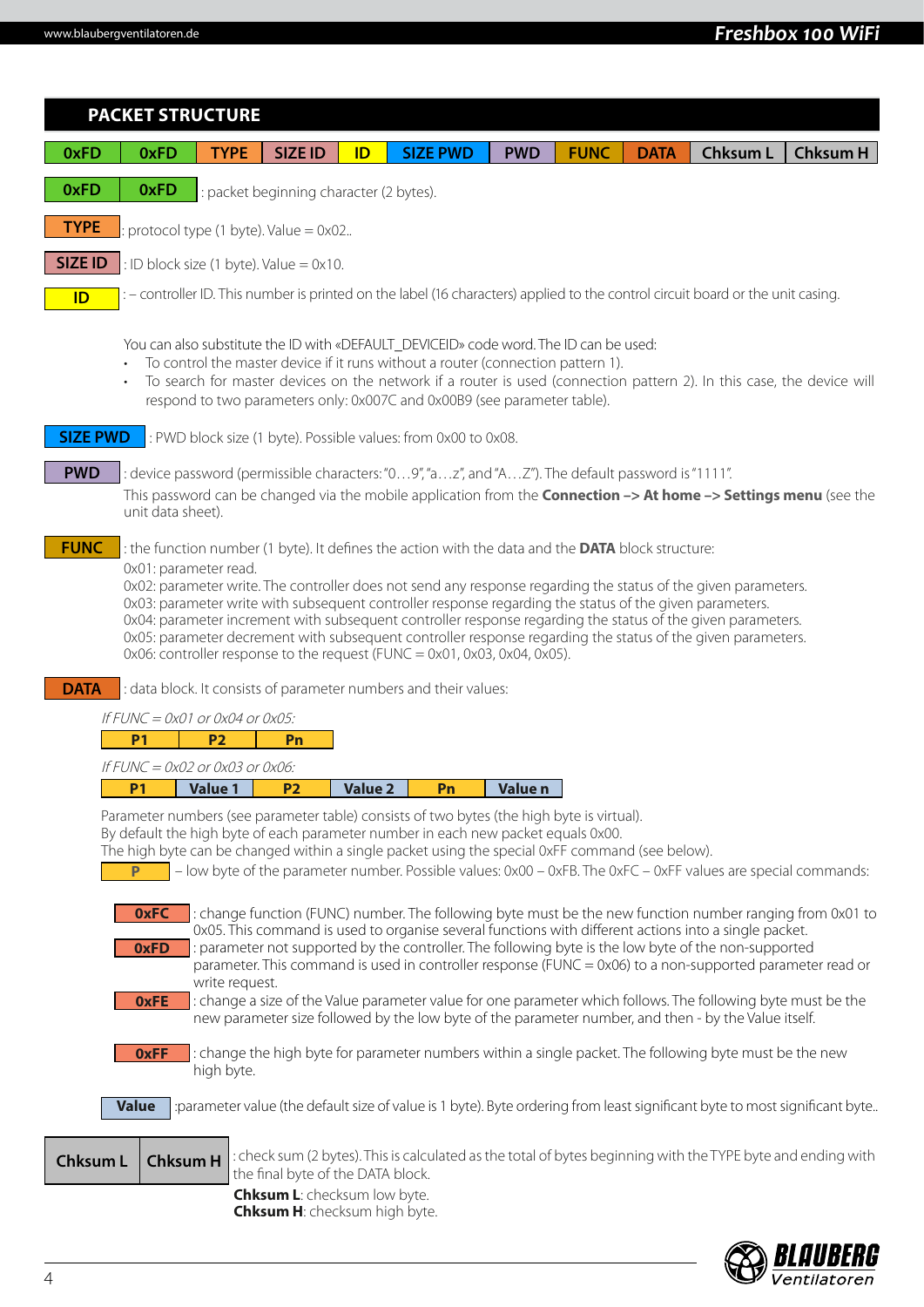## <span id="page-4-0"></span>**EXAMPLES OF USING SPECIAL COMMANDS IN THE DATA BLOCK**

#### **Write request (FUNC = 0x03) for parameters number 0x009B, 0x0070, and 0x0007**



Write request details:

- Parameter 0x009B to be assigned the value of 0x02.
- Parameter 0x0070 to be assigned the value of 0x42378504. The value size is 4 bytes as indicated by the special command 0xFE + 0x04.
- Parameter 0x0007 to be assigned the value of 0x01.

#### **Controller response (FUNC = 0x06) to write request**



Controller response details:

- Parameter 0x009B equals 0x02.
- Parameter 0x0070 equals 0x42378504. The value size is 4 bytes as indicated by the special command 0xFE + 0x04.
- Parameter 0x0007 equals 0x01.

#### **Read request (FUNC = 0x01) for parameters number 0x0101, 0x0104, and 0x0240**



Controller response details:

- Parameter 0x0101 is not supported by the controller as indicated by the special command 0xFD.
- Parameter 0x0104 equals 0x05.
- Parameter 0x0240 equals 0x6851. The value size is 2 bytes as indicated by the special command 0xFE + 0x02.

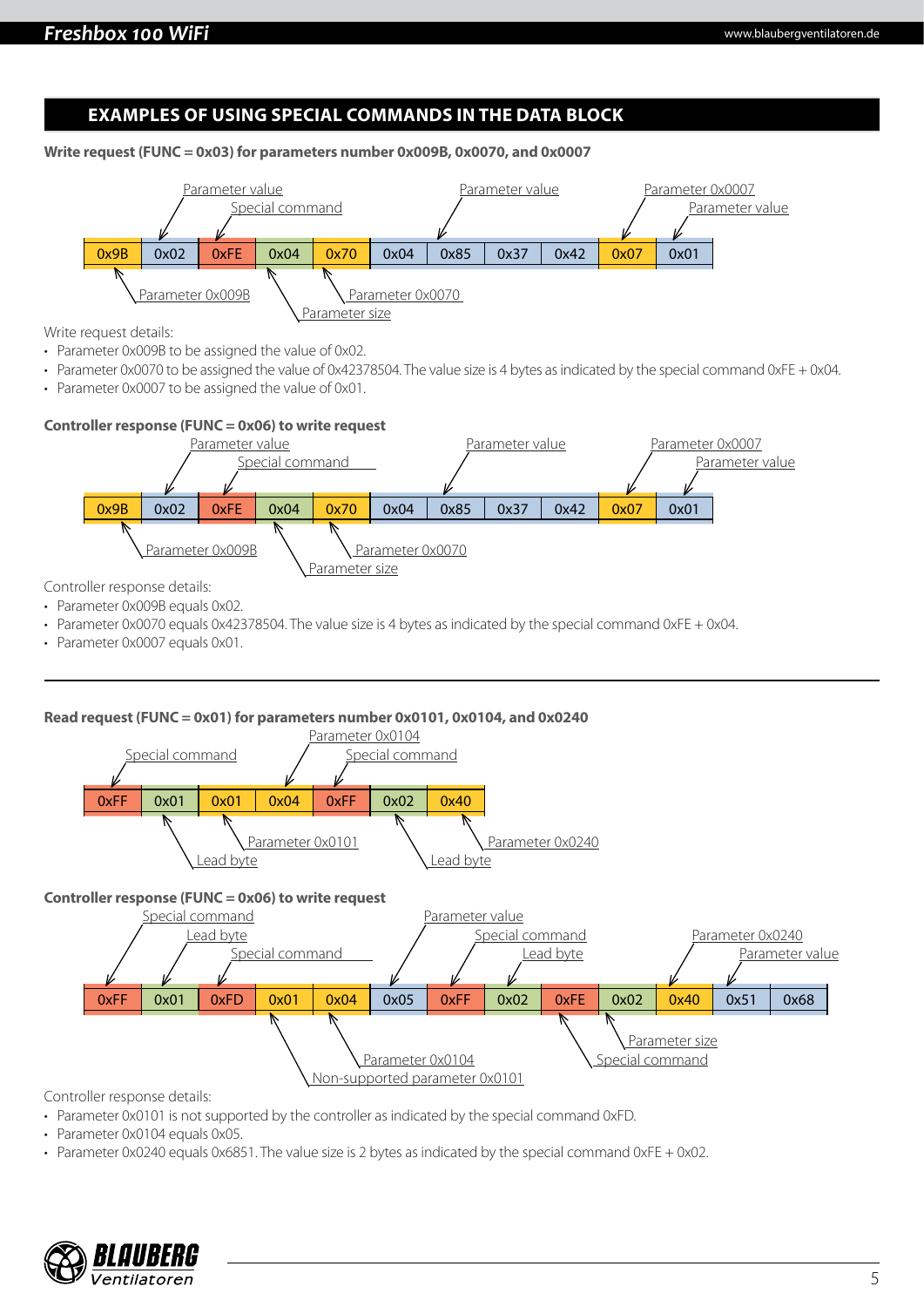## <span id="page-5-0"></span>**COMPLETE PACKET EXAMPLES**

#### **Sending "Smart Home –> Controller" packet**

This packet contains a read request (FUNC = 0x01) for parameters number: 0x0001, 0x0002.





Request details:

• Checksum: 0x00DE.

#### **Sending "Controller –> Smart Home" packet**

This packet contains the controller response (FUNC =  $0x06$ ) to the write request.





Controller response details:

- Parameter 0x0001 equals 0x00.
- Parameter 0x0002 equals 0x03.
- Checksum: 0x00E6.

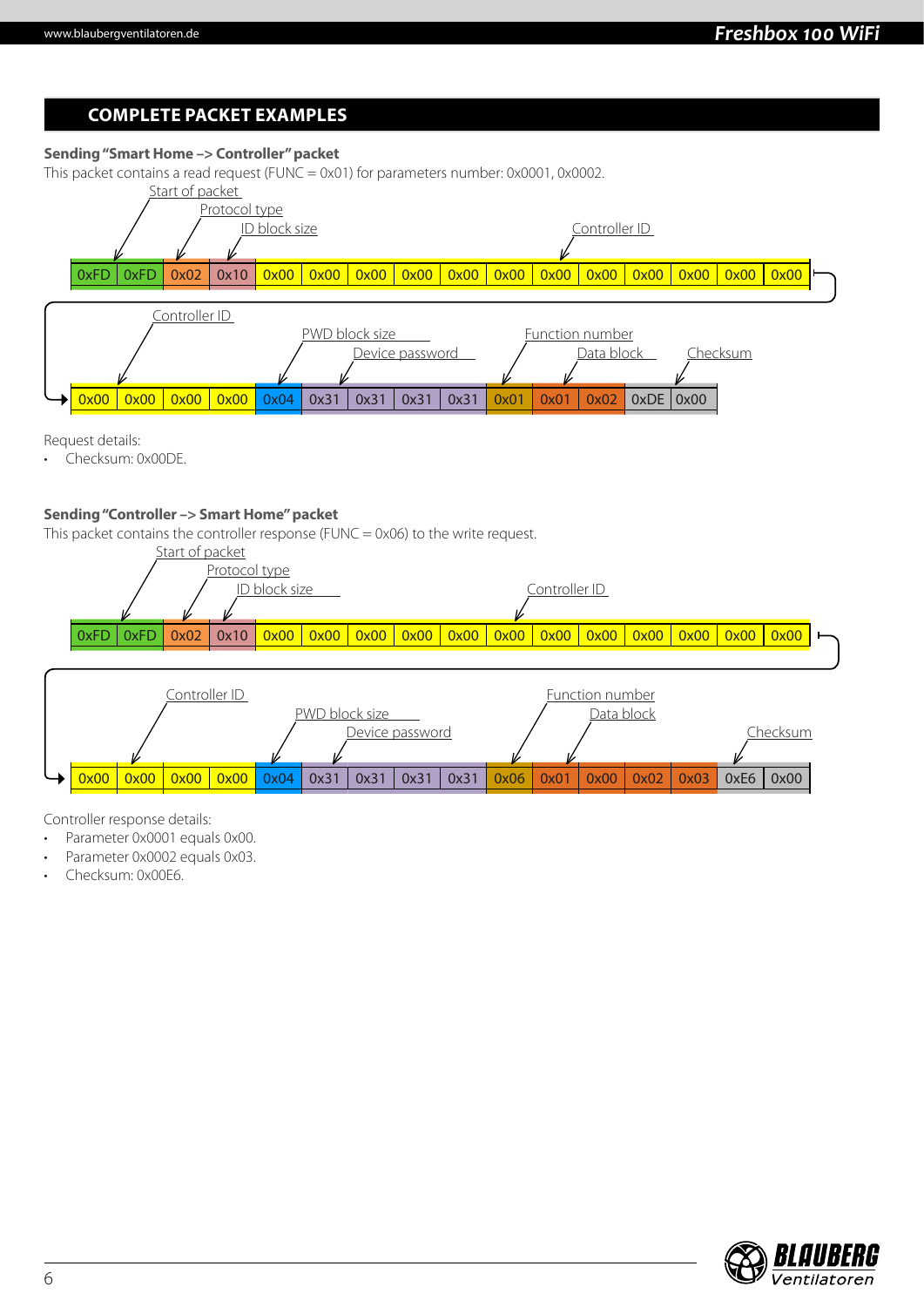# <span id="page-6-0"></span>**PARAMETER TABLE**

#### **Functions:**

| $\mathsf{IV}$ $\mathsf{I}$ |
|----------------------------|
|                            |

**INC** – 0x04 **RW** – 0x03

**W** – 0x02 **DEC** – 0x05

| <b>Parameter</b><br>number<br>[Dec./Hex.] | <b>Functions</b> | <b>Description</b>                                                                                                         | <b>Possible values</b>                                                                                                | Size [bytes]                                                 |
|-------------------------------------------|------------------|----------------------------------------------------------------------------------------------------------------------------|-----------------------------------------------------------------------------------------------------------------------|--------------------------------------------------------------|
| 1/0x0001                                  | R/W/RW           | Unit On/Off                                                                                                                | $0 - \bigcirc f$<br>$1 - On$<br>2 - Invert                                                                            |                                                              |
| 2/0x0002                                  | R/W/RW/INC/DEC   | Speed mode                                                                                                                 | 1 - Speed 1<br>2 - Speed 2<br>3 - Speed 3<br>4 - Speed 4<br>5 - Speed 5                                               |                                                              |
| 3/0x0003                                  | R/W/RW/INC/DEC   | Maximum speed number                                                                                                       | 3, 5                                                                                                                  | 1                                                            |
| 6/0x0006                                  | R                | Boost-mode. The unit switches to<br>Boost speed for the Boost mode turn-<br>off delay time (see parameters 70, 71,<br>102) | $0 - \bigcirc$<br>$1 - On$<br>2 - Invert                                                                              |                                                              |
| 7/0x0007                                  | R/W/RW           | Timer On/Off                                                                                                               | $0 - \bigcirc f$<br>$1 - On$<br>2 - Invert                                                                            |                                                              |
| 8/0x0008                                  | R/W/RW/INC/DEC   | Timer mode                                                                                                                 | 0 - Standby<br>1 - Speed 1<br>2 - Speed 2<br>3 - Speed 3<br>4 - Speed 4<br>5 - Speed 5                                | 1                                                            |
| 9/0x0009                                  | R/W/RW/INC/DEC   | Timer setpoint (minutes)                                                                                                   | 059 min                                                                                                               | 1                                                            |
| 10/0x000A                                 | R/W/RW/INC/DEC   | Timer setpoint (hours)                                                                                                     | 023 hours                                                                                                             | 1                                                            |
| 11/0x000B                                 | R                | Current timer countdown time                                                                                               | Byte 1 - seconds (059)<br>Byte 2 - minutes (059)<br>Byte 3 - hours (023)                                              | 3                                                            |
| 13/0x000D                                 | R/W/RW/INC/DEC   | Room temperature setpoint in timer<br>mode                                                                                 | 0 - ventilation only, $+15$ + 30 °C                                                                                   | 1                                                            |
| 20/0x0014                                 | R/W/RW           | Control with a BOOST switch                                                                                                | $0 - \bigcirc f$<br>$1 - On$<br>2 - Invert                                                                            | 1                                                            |
| 21/0x0015                                 | R/W/RW           | Control by a fire alarm sensor                                                                                             | $0 - \mathrm{Off}$<br>$1 - On$<br>2 - Invert                                                                          | 1                                                            |
| 24/0x0018                                 | R/W/RW/INC/DEC   | Room temperature setpoint in normal<br>mode                                                                                | +15+30 $°C$                                                                                                           | $\mathbf{1}$                                                 |
| 29/0x001D                                 | R/W/RW/INC/DEC   | Selecting a temperature sensor for<br>controlling room temperature                                                         | 0 - in exhaust duct (ExAirln),<br>1 - external sensor in the control<br>panel (Ext),<br>2 - in supply duct (SuAirOut) |                                                              |
| 30/0x001E                                 | R                | Current temperature controlling the<br>room temperature                                                                    | -32768 - sensor is missing<br>+32767 - short circuit                                                                  | signed 2<br>(must be divided<br>by 10, one<br>decimal place) |

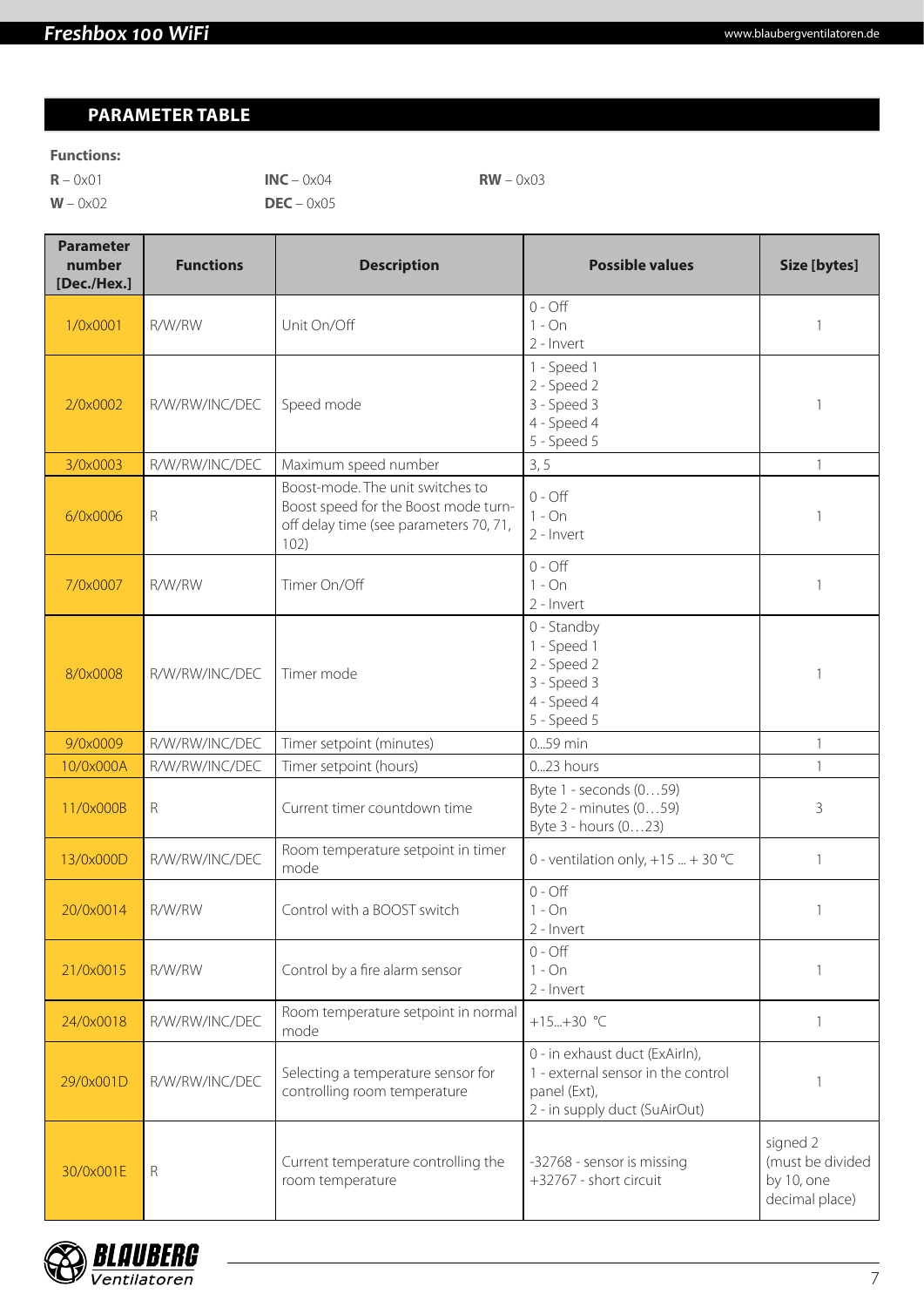| <b>Parameter</b><br>number<br>[Dec./Hex.] | <b>Functions</b> | <b>Description</b>                                                                                                     | <b>Possible values</b>                               | Size [bytes]                                                 |
|-------------------------------------------|------------------|------------------------------------------------------------------------------------------------------------------------|------------------------------------------------------|--------------------------------------------------------------|
| 31/0x001F                                 | $\mathsf R$      | Current intake air temperature at the<br>unit inlet                                                                    | -32768 - sensor is missing<br>+32767 - short circuit | signed 2<br>(must be divided<br>by 10, one<br>decimal place) |
| 32/0x0020                                 | $\mathsf R$      | Current supply air temperature at<br>the unit outlet (downstream of the<br>heat exchanger/downstream of the<br>heater) | -32768 - sensor is missing<br>+32767 - short circuit | signed 2<br>(must be divided<br>by 10, one<br>decimal place) |
| 33/0x0021                                 | $\mathsf R$      | Current extract air temperature at the<br>unit inlet                                                                   | -32768 - sensor is missing<br>+32767 - short circuit | signed 2<br>(must be divided<br>by 10, one<br>decimal place) |
| 34/0x0022                                 | $\mathsf{R}$     | Current exhaust air temperature at<br>the unit outlet                                                                  | -32768 - sensor is missing<br>+32767 - short circuit | signed 2<br>(must be divided<br>by 10, one<br>decimal place) |
| 50/0x0032                                 | R                | Current Boost switch status                                                                                            | $0 - \bigcirc$<br>$1 - On$                           | $\mathbf{1}$                                                 |
| 51/0x0033                                 | $\mathsf{R}$     | Current fire alarm sensor status                                                                                       | $0 - \bigcirc f$<br>$1 - On$                         | $\mathbf{1}$                                                 |
| 54/0x0036                                 | R/W/RW/INC/DEC   | Minimum fan speed                                                                                                      | 0100 %                                               | 1                                                            |
| 55/0x0037                                 | R/W/RW/INC/DEC   | Minimum fan speed                                                                                                      | $0100\%$                                             | $\mathbf{1}$                                                 |
| 58/0x003A                                 | R/W/RW/INC/DEC   | Supply fan speed in Speed 1 mode                                                                                       | $minmax$ %                                           | $\mathbf{1}$                                                 |
| 59/0x003B                                 | R/W/RW/INC/DEC   | Extract fan speed in Speed 1 mode                                                                                      | $minmax\%$                                           | 1                                                            |
| 60/0x003C                                 | R/W/RW/INC/DEC   | Supply fan speed in Speed 2 mode                                                                                       | $minmax$ %                                           | $\mathbf{1}$                                                 |
| 61/0x003D                                 | R/W/RW/INC/DEC   | Extract fan speed in Speed 2 mode                                                                                      | $minmax$ %                                           | $\mathbf{1}$                                                 |
| 62/0x003E                                 | R/W/RW/INC/DEC   | Supply fan speed in Speed 3 mode                                                                                       | $minmax$ %                                           | $\mathbf{1}$                                                 |
| 63/0x003F                                 | R/W/RW/INC/DEC   | Extract fan speed in Speed 3 mode                                                                                      | $minmax$ %                                           | 1                                                            |
| 64/0x0040                                 | R/W/RW/INC/DEC   | Supply fan speed in Speed 4 mode                                                                                       | $minmax$ %                                           | $\mathbf{1}$                                                 |
| 65/0x0041                                 | R/W/RW/INC/DEC   | Extract fan speed in Speed 4 mode                                                                                      | $minmax$ %                                           | $\mathbf{1}$                                                 |
| 66/0x0042                                 | R/W/RW/INC/DEC   | Supply fan speed in Speed 5 mode                                                                                       | $minmax$ %                                           | $\mathbf{1}$                                                 |
| 67/0x0043                                 | R/W/RW/INC/DEC   | Extract fan speed in Speed 5 mode                                                                                      | $minmax$ %                                           | $\mathbf{1}$                                                 |
| 69/0x0045                                 | R/W/RW/INC/DEC   | Fan speed while blowing electric<br>heaters                                                                            | $minmax$ %                                           | 1                                                            |
| 70/0x0046                                 | R/W/RW/INC/DEC   | Supply fan speed in BOOST mode                                                                                         | $minmax$ %                                           | 1                                                            |

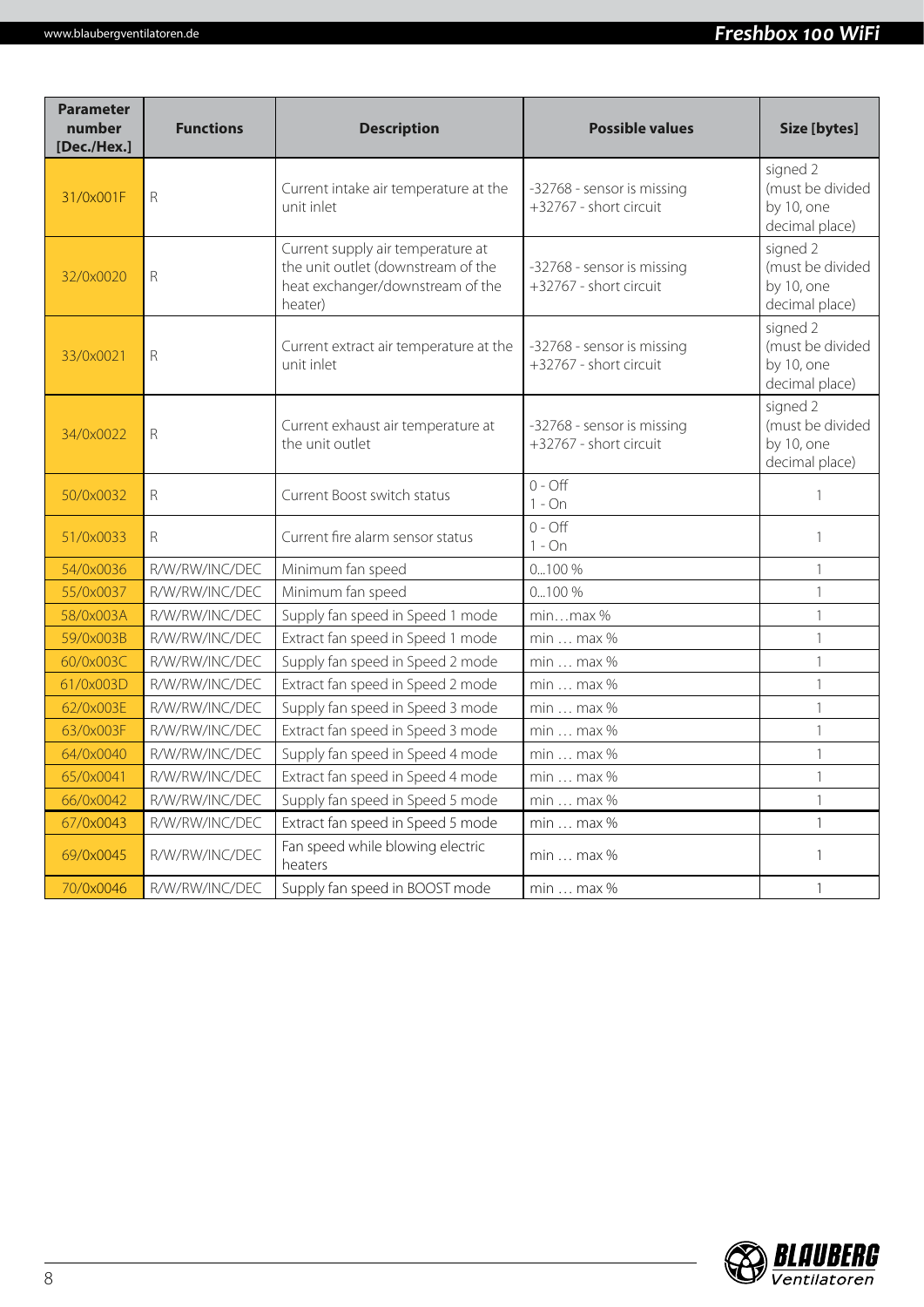| <b>Parameter</b><br>number<br>[Dec./Hex.] | <b>Functions</b> | <b>Description</b>                             | <b>Possible values</b>                                                                         | Size [bytes]                                                 |
|-------------------------------------------|------------------|------------------------------------------------|------------------------------------------------------------------------------------------------|--------------------------------------------------------------|
| 71/0x0047                                 | R/W/RW/INC/DEC   | Extract fan speed in BOOST mode                | $minmax$ %                                                                                     | $\mathbf{1}$                                                 |
| 96/0x0060                                 | R/W/RW/INC/DEC   | Main heater type                               | 0 - turn off<br>1 - electric (fixed value)                                                     | 1                                                            |
| 99/0x0063                                 | R/W/RW/INC/DEC   | Setting filter replacement timer               | 0,70  365 days with an interval of<br>5 days                                                   | 2                                                            |
| 100/0x0064                                | R                | Timer countdown to filter<br>replacement       | Byte $1$ - minutes $(059)$<br>Byte 2 - hours (023)<br>Byte 3 and Byte 4 - days (0365)          | 4                                                            |
| 101/0x0065                                | W                | Reset timer countdown to filter<br>replacement | Any byte                                                                                       | $\mathbf{1}$                                                 |
| 102/0x0066                                | R/W/RW/INC/DEC   | Setpoint of the Boost mode turn-off<br>delay   | $060$ min                                                                                      | $\mathbf{1}$                                                 |
| 103/0x0067                                | R/W/RW/INC/DEC   | Setpoint of the Boost mode turn-on<br>delay    | $015$ min                                                                                      | $\mathbf{1}$                                                 |
| 104/0x0068                                | R/W/RW           | Temperature control in normal mode             | $0 - \bigcirc f$<br>$1 - On$<br>2 - Invert                                                     | 1                                                            |
| 106/0x006A                                | R                | TE5 temperature                                | -32768 - sensor is missing<br>+32767 - short circuit                                           | signed 2<br>(must be divided<br>by 10, one<br>decimal place) |
| 111/0x006F                                | R/W/RW           | RTC time                                       | Byte 1 - RTC seconds<br>Byte 2 - RTC minutes<br>Byte 3 - RTC hours                             | 3                                                            |
| 112/0x0070                                | R/W/RW           | RTC calendar                                   | Byte 1 - RTC number<br>Byte 2 - RTC day of the week<br>Byte 3 - RTC month<br>Byte 4 - RTC year | 4                                                            |
| 114/0x0072                                | R/W/RW           | Weekly schedule mode                           | $0 - \mathrm{Off}$<br>$1 - On$<br>2 - Invert                                                   | 1                                                            |
| 115/0x0073                                | $\mathsf{R}$     | Weekly schedule speed                          | 0 - Standby<br>1 - Speed 1<br>2 - Speed 2<br>3 - Speed 3<br>4 - Speed 4<br>5 - Speed 5         | $\mathbf{1}$                                                 |
| 116/0x0074                                | $\mathsf R$      | Weekly schedule temperature setup              | 0 - only ventilation,<br>$+15$ $+30$ °C                                                        | 1                                                            |

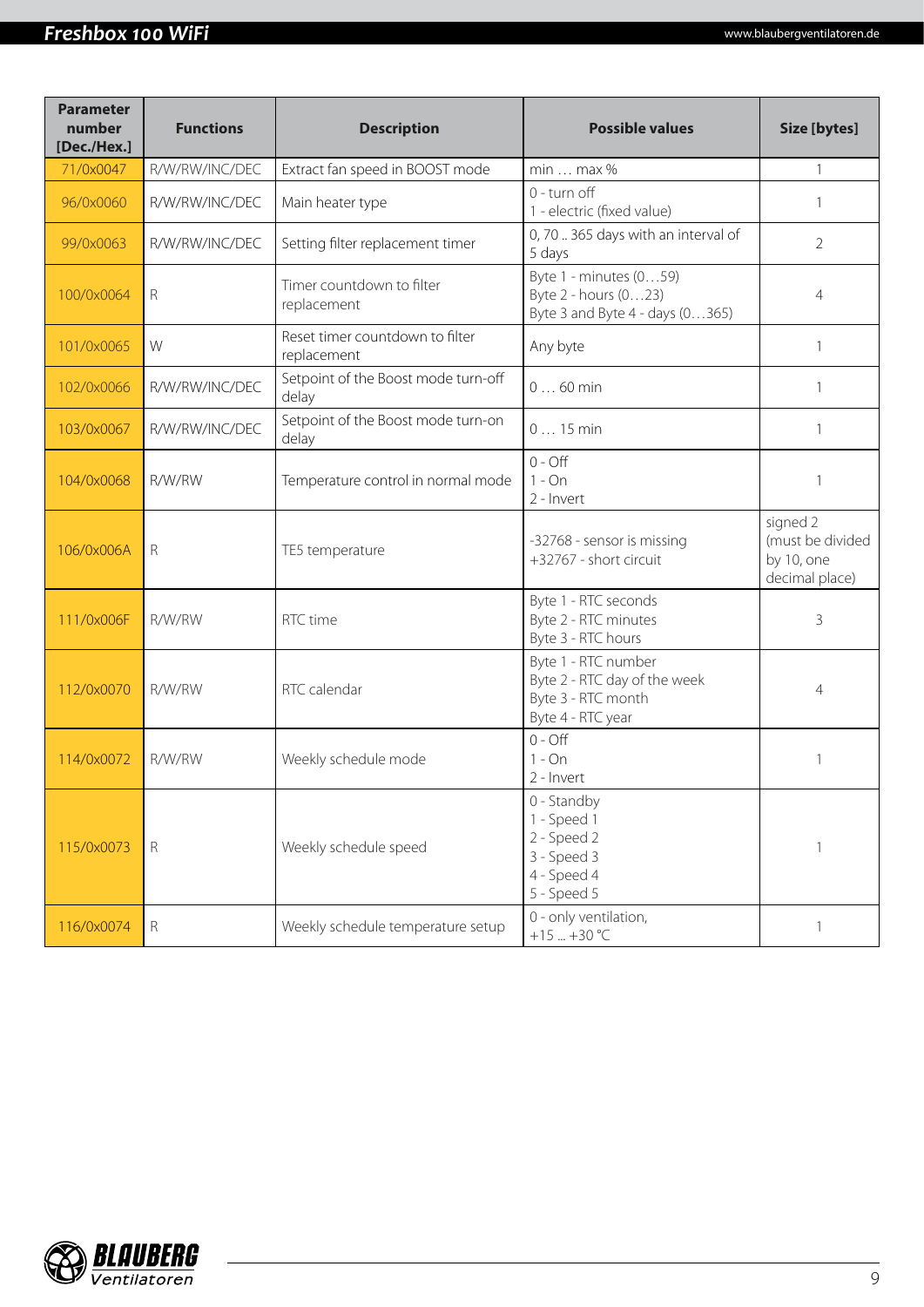| <b>Parameter</b><br>number<br>[Dec./Hex.] | <b>Functions</b> | <b>Description</b>                             | <b>Possible values</b>                                                                                                                                                                                                                                                                                                                                                                                                                                        | Size [bytes]   |
|-------------------------------------------|------------------|------------------------------------------------|---------------------------------------------------------------------------------------------------------------------------------------------------------------------------------------------------------------------------------------------------------------------------------------------------------------------------------------------------------------------------------------------------------------------------------------------------------------|----------------|
| 119/0x0077                                | R/W/RW           | Schedule setup                                 | Byte $1 - day$ of the week:<br>0 - all days (write only)<br>1 - Monday<br>2 - Tuesday<br>3 - Wednesday<br>4 - Thursday<br>5 - Friday<br>6 - Saturday<br>7 - Sunday<br>8 - Mon Fri (write only)<br>9 - Sat Sun (write only)<br>Byte 2 period number:<br>14<br>Byte 3 speed number:<br>$0$ - standby<br>15<br>Byte 4 - temperature:<br>0 - ventilation only, +15+ 30 °C<br>Byte 5 - minutes to end of period:<br>059<br>Byte 6 - hours to end of period:<br>023 | 6              |
| 124/0x007C                                | R                | Device search on the local Ethernet<br>network | Text («09», «AF»)                                                                                                                                                                                                                                                                                                                                                                                                                                             | 16             |
| 125/0x007D                                | R/W/RW           | Device password for the Ethernet<br>network    | Text $(\&0\ldots 9\%$ , «az», «AZ»)                                                                                                                                                                                                                                                                                                                                                                                                                           | $0 - 8$        |
| 126/0x007E                                | R                | Motor hours                                    | Byte 1 - minutes (059)<br>Byte 2 - hours (023)<br>Byte 3 and Byte 4 - days (065535)                                                                                                                                                                                                                                                                                                                                                                           | $\overline{4}$ |
| 127/0x007F                                | R                | List of current alarms/warnings                | Byte 1 - code<br>Byte 1 - type:<br>1-alarm<br>2 - warning                                                                                                                                                                                                                                                                                                                                                                                                     | 0, 2, 4        |
| 128/0x0080                                | W                | Reset the alarms                               | Any byte                                                                                                                                                                                                                                                                                                                                                                                                                                                      | 1              |
| 129/0x0081                                | R                | Heater status                                  | $0 - \bigcirc f$<br>$1 - On$                                                                                                                                                                                                                                                                                                                                                                                                                                  | 1              |
| 131/0x0083                                | R                | Alarm/warning indicator                        | 0 - no alarms<br>1 - alarm (highest priority)<br>2 - warning                                                                                                                                                                                                                                                                                                                                                                                                  | 1              |
| 133/0x0085                                | R/W/RW           | Control through the cloud server               | $0 - \bigcirc f$<br>$1 - On$<br>2 - Invert                                                                                                                                                                                                                                                                                                                                                                                                                    | 1              |
| 134/0x0086                                | $\mathsf{R}$     | Controller base firmware version and<br>date   | Byte 1 - firmware version (major)<br>Byte 2 - firmware version (minor)<br>Byte 3 - day<br>Byte 4 - month<br>Byte 5 and Byte 6 - year                                                                                                                                                                                                                                                                                                                          | 6              |

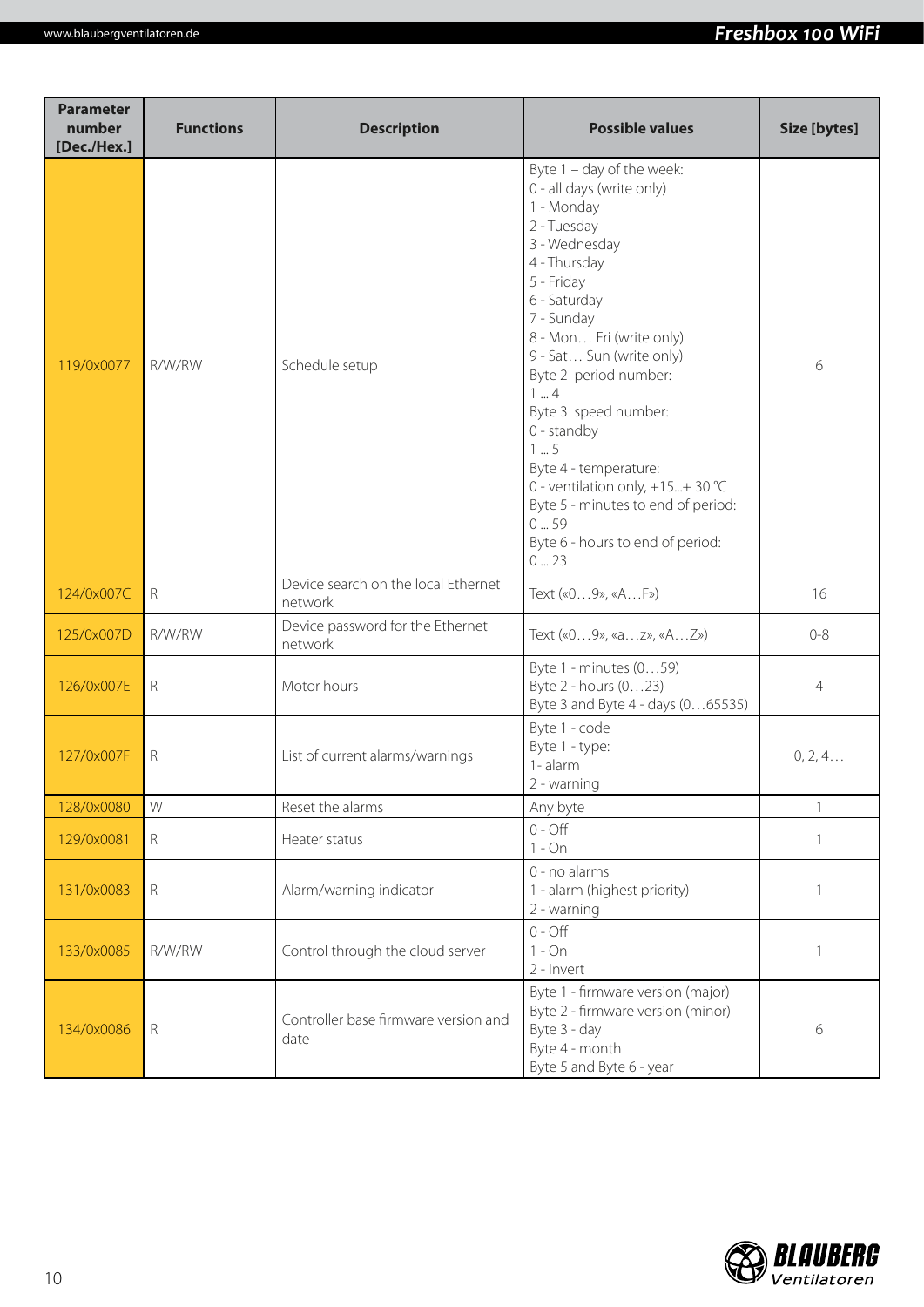| <b>Parameter</b><br>number<br>[Dec./Hex.] | <b>Functions</b> | <b>Description</b>                                                            | <b>Possible values</b>                                                 | Size [bytes]   |
|-------------------------------------------|------------------|-------------------------------------------------------------------------------|------------------------------------------------------------------------|----------------|
| 135/0x0087                                | W                | Restore factory settings                                                      | Any byte                                                               | 1              |
| 136/0x0088                                | R                | Filter condition                                                              | 0 - clean<br>3 - filter replacement timer has<br>been activated        |                |
| 147/0x0093                                | R                | Presence of Wi-Fi module on the<br>circuit board                              | 0 - not available<br>1 - available                                     | 1              |
| 148/0x0094                                | R/W/RW           | Wi-Fi operation mode                                                          | 1 - client<br>2 - access point                                         | $\mathbf{1}$   |
| 149/0x0095                                | R/W/RW           | Wi-Fi name in Client mode                                                     | Text                                                                   | 132            |
| 150/0x0096                                | R/W/RW           | Wi-Fi password                                                                | Text                                                                   | 864            |
| 153/0x0099                                | R/W/RW           | Wi-Fi data encryption type                                                    | <b>48 - OPEN</b><br>50 - WPA_PSK<br>51 - WPA2_PSK<br>52 - WPA_WPA2_PSK | 1              |
| 154/0x009A                                | R/W/RW           | Wi-Fi frequency channel                                                       | 113                                                                    | $\mathbf{1}$   |
| 155/0x009B                                | R/W/RW           | Wi-Fi module DHCP                                                             | 0 - STATIC<br>1 - DHCP<br>2 - Invert                                   |                |
| 156/0x009C                                | R/W/RW           | IP address assigned to Wi-Fi module                                           | Byte 1 - 0255, Byte 2 - 0255,<br>Byte 3 - 0255, Byte 4 - 0255          | $\overline{4}$ |
| 157/0x009D                                | R/W/RW           | Wi-Fi module subnet mask                                                      | Byte 1 - 0255, Byte 2 - 0255,<br>Byte 3 - 0255, Byte 4 - 0255          | $\overline{4}$ |
| 158/0x009E                                | R/W/RW           | Wi-Fi module main gateway                                                     | Byte 1 - 0255, Byte 2 - 0255,<br>Byte 3 - 0255, Byte 4 - 0255          | $\overline{4}$ |
| 159/0x009F                                | R/W/RW           | DNS server address for Wi-Fi module                                           | Byte 1 - 0255, Byte 2 - 0255,<br>Byte 3 - 0255, Byte 4 - 0255          | $\overline{4}$ |
| 160/0x00A0                                | W                | Apply new Wi-Fi parameters and quit<br>Wi-Fi module Setup Mode                | Any byte                                                               | $\mathbf{1}$   |
| 161/0x00A1                                | R                | Status of the Wi-Fi module<br>connection to the access point of the<br>router | 0 - not connected<br>1 - connected                                     | 1              |
| 162/0x00A2                                | W                | Exit Wi-Fi Setup mode without using<br>new Wi-Fi settings                     | Any byte                                                               | 1              |
| 163/0x00A3                                | R                | Current Wi-Fi module IP address                                               | Byte 1 - 0255, Byte 2 - 0255,<br>Byte 3 - 0255, Byte 4 - 0255          | $\overline{4}$ |
| 182/0x00B6                                | R                | Status of electric heater blowing<br>(preheating, reheating)                  | $0 - \bigcirc f$<br>$1 - On$                                           | 1              |
| 185/0x00B9                                | $\mathsf{R}$     | Unit type                                                                     | 0x0002                                                                 | $\overline{2}$ |

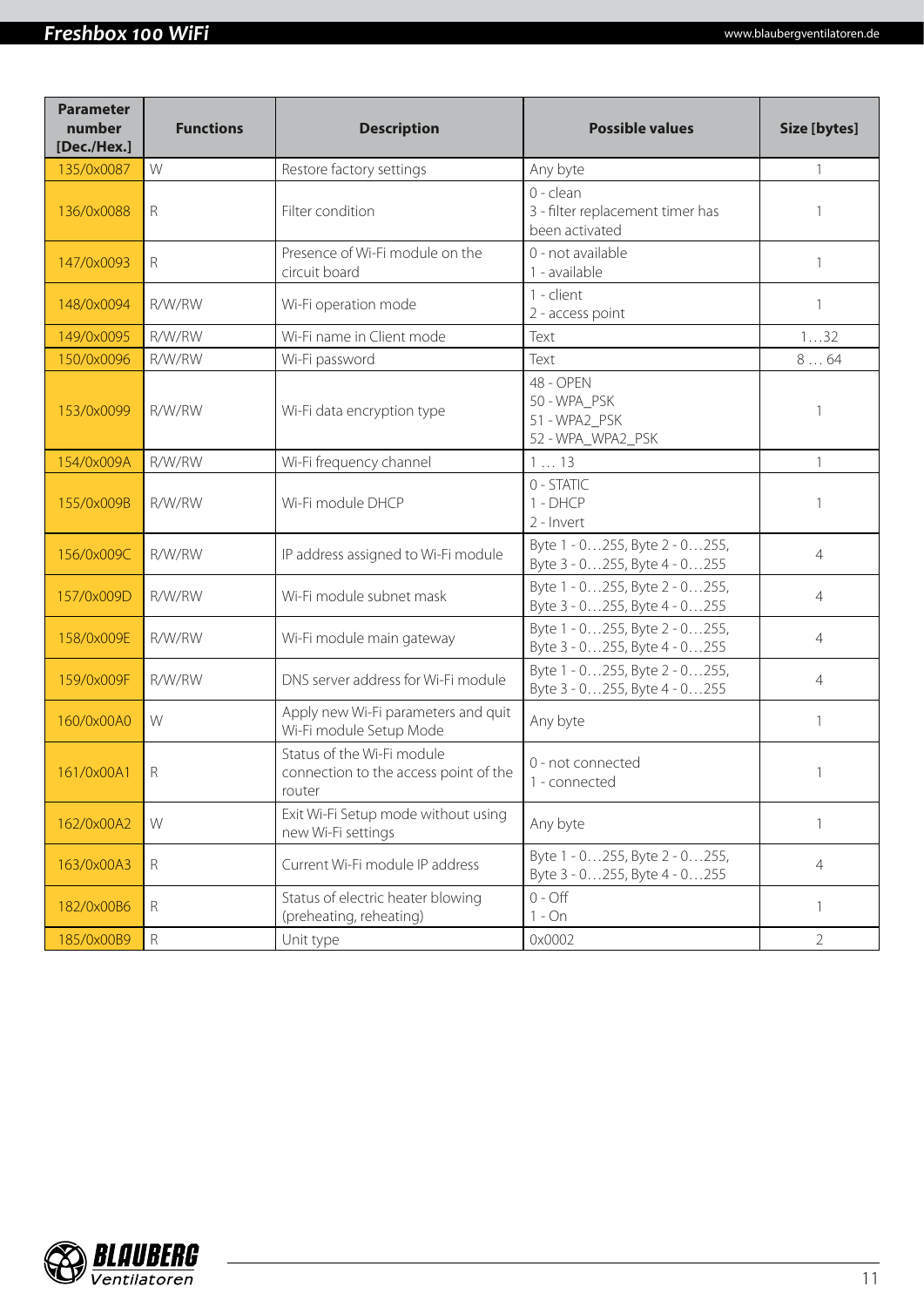| <b>Parameter</b><br>number<br>[Dec./Hex.] | <b>Functions</b> | <b>Description</b>                                      | <b>Possible values</b>                                                                                                               | Size [bytes]   |
|-------------------------------------------|------------------|---------------------------------------------------------|--------------------------------------------------------------------------------------------------------------------------------------|----------------|
| 240/0x00F0                                | R/W/RW/INC/DEC   | Recirculation damper                                    | 0 - recirculation off<br>1 - recirculation<br>on (only for units with recirculation)                                                 |                |
| 252/0x00FC                                |                  | Special command                                         |                                                                                                                                      |                |
| 253/0x00FD                                |                  | Special command                                         |                                                                                                                                      |                |
| 254/0x00FE                                |                  | Special command                                         |                                                                                                                                      |                |
| 255/0x00FF                                |                  | Special command                                         |                                                                                                                                      |                |
| 273/0x0111                                | R                | Control device type                                     |                                                                                                                                      | $\overline{2}$ |
| 274/0x0112                                | R                | Control panel base firmware version<br>and date         | Byte 1 - firmware version (major)<br>Byte 2 - firmware version (minor)<br>Byte 3 - day<br>Byte 4 - month<br>Byte 5 and Byte 6 - year | 6              |
| 1024/0x0400                               | R/W/RW           | Button backlight brightness setpoint                    | $0.80(20-100\%)$                                                                                                                     |                |
| 1025/0x0401                               | R/W/RW           | Turn on/off the sound generator on<br>the circuit board | $0 - \bigcirc f$<br>$1 - On$                                                                                                         |                |
| 1026/0x0402                               | R/W/RW           | Backlight mode selection                                | 0 - static mode<br>1 - dynamic mode                                                                                                  |                |

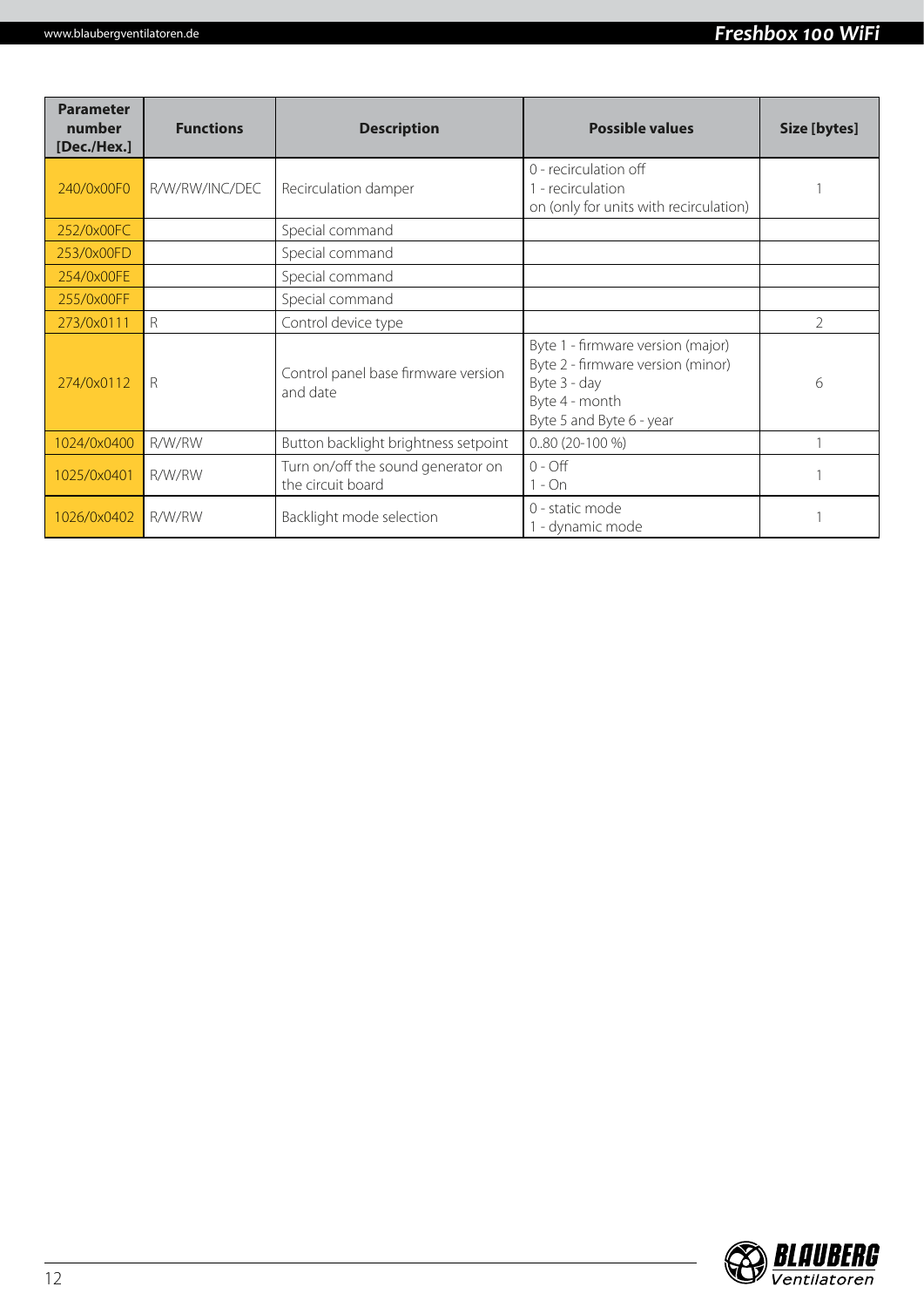## <span id="page-12-0"></span>**EXAMPLE OF PROCESSING PACKETS WRITTEN IN C**

```
//================ Special commands =================//
#define BGCP_CMD_PAGE 0xFF
#define BGCP_CMD_FUNC<br>#define BGCP_CMD_SIZE 0xFC 0xFE
#define BGCP CMD SIZE
#define BGCP_CMD_NOT_SUP 0xFD
//======================================================//
#define BGCP_FUNC_RESP 0x06
uint8 t receive data[256];
uint16 t receive data size;
uint8 t State Power;
uint8 t State Speed mode;
char current_id[17] = "002D6E1B34565815"; // Controller ID
//********* Checksum and start of packet check ***********//
uint8 t check protocol(uint8 t *data, uint16 t size)
{
    uint16_t i, chksum1 = 0, chksum2 = 0;
    if((data[0] == 0xFD) & (data[1] == 0xFD)) {
        for(i = 2; i <= size-3; i++)
           chksum1 += data[i];
        chksum2 = (uint16 t)(data[size-1] \langle \langle 8 \rangle | (uint16 t)(data[size-2]);
        if(chksum1 == chksum2)
            return 1;
         else
             return 0; 
\rightarrow \rightarrow else
         return 0;
}
//****************************************************************//
int main(void)
{
     ...
     if(check_protocol(receive_data, receive_data_size) == 1) // Checksum
\sim \sim \sim \sim \sim \simif(receive data[2] == 0x02) // Protocol type
         {
             if(memcmp(&receive_data[4], current_id, receive_data[3]) == 0) // ID
{f} and {f} and {f}uint16 t jump size = 0, page = 0, param, param size, r pos;
                uint8_t flag_check_func = 1, BGCP_func;
                r pos = 4 + receive data[3];
                 r_pos += 1 + receive_data[r_pos]; // Position in array where FUNC block begins
                  //********************* FUNC and DATA *********************//
                 for(; r_pos < receive data_size – 2; r_pos++)
{1 \over 2} (and {1 \over 2} ) and {1 \over 2} (b) and {1 \over 2} //=========== Special commands ===========//
                     param size = 1; //=== New function number
                     if((flag_check_func == 1) || (receive_data[r_pos] == BGCP_CMD_FUNC))
{1 \over 2} (and {1 \over 2} ) and {1 \over 2} (b) and {1 \over 2} (b) and {1 \over 2} if(receive_data[r_pos] == BGCP_CMD_FUNC)
                             r_pos++;
                         flag check func = 0;
                         BGCP func = receive data[r pos];
                          if(BGCP_func != BGCP_FUNC_RESP) // If the function number is not supported
                            break;
                          continue;
 }
                      //=== New lead byte value for parameter numbers
                     else if(receive data[r pos] == BGCP CMD PAGE)
{1 \over 2}
```
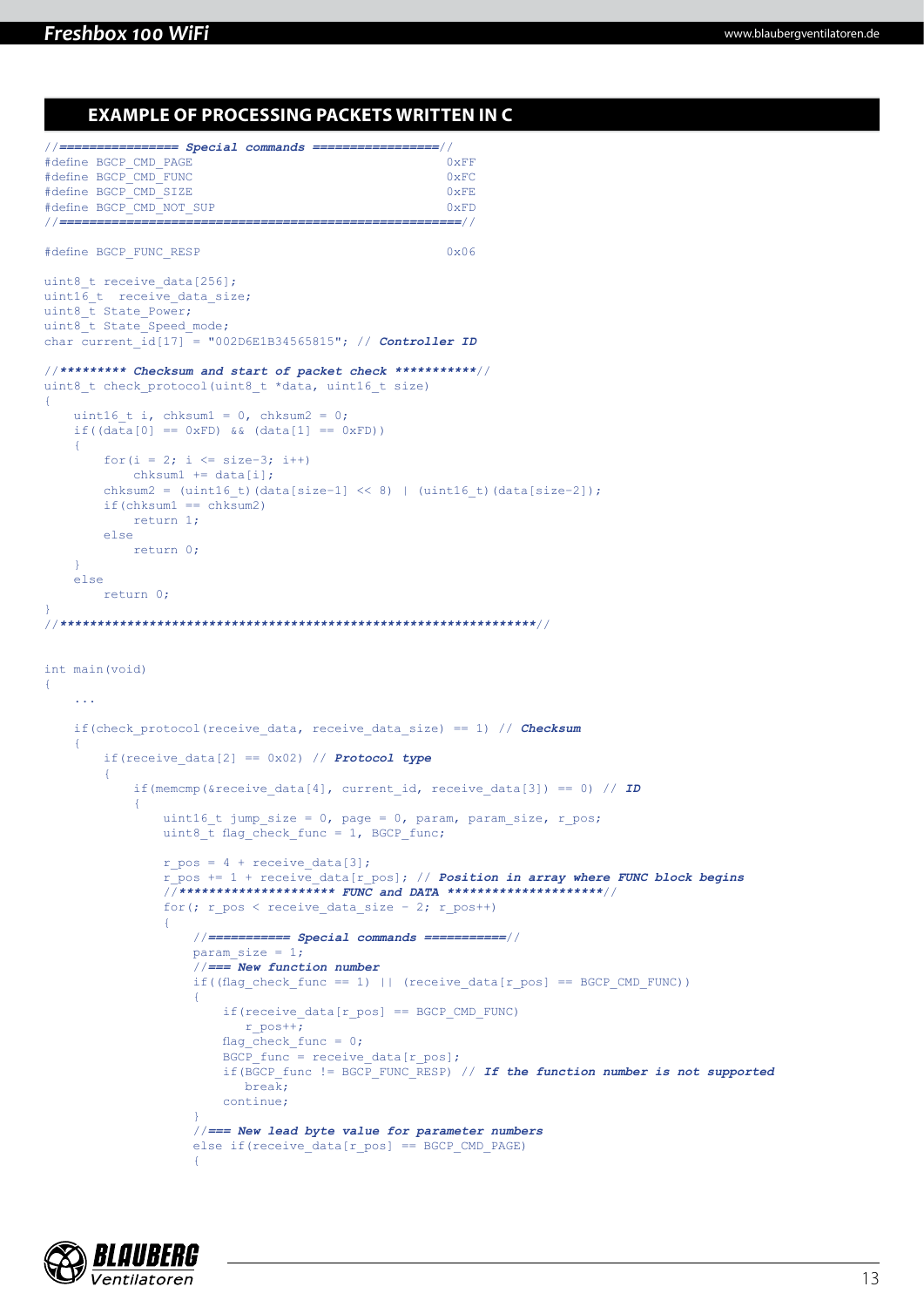}

 $\rightarrow$ }

}

 $\rightarrow$ 

```
page = receive data[++r\_pos];
                         continue;
 }
                      //=== New parameter size value
                      else if(receive_data[r_pos] == BGCP_CMD_SIZE)
{1 \over 2} param_size = receive_data[++r_pos];
                         r pos<sup>+</sup>;
 }
                      //=== If the parameter is not supported
                    else if(receive_data[r_pos] == BGCP_CMD_NOT_SUP)
{1 \over 2} and {1 \over 2} and {1 \over 2} and {1 \over 2} and {1 \over 2} and {1 \over 2} and {1 \over 2} r_pos++;
                          //******* Processing of non-supported parameters ******//
                         param = (uint16 t)(page \langle\langle 8\rangle | (uint16 t)(receive data[r pos]);
                          switch(param)
 {
                             case 0x0001:
                               break;
                             case 0x0002:
                               break;
 ...
 }
                          //***********************//
                      continue;
 }
                      jump_size = param_size;
                      //===================================//
                      //******* Processing of supported parameters ******//
                     param = (uint16 t)(page \langle\langle 8\rangle | (uint16 t)(receive data[r pos]);
                    switch(param)<br>{
{1 \over 2} and {1 \over 2} and {1 \over 2} and {1 \over 2} and {1 \over 2} and {1 \over 2} and {1 \over 2} case 0x0001:
                            State Power = receive_data[r\_pos+1];
                             break;
                          case 0x0002:
                              State_Speed_mode = receive_data[r_pos+1];
                             break;
 ...
 }
                      //***********************//
                      r_pos += jump_size;
                 //***********************************************************//
```
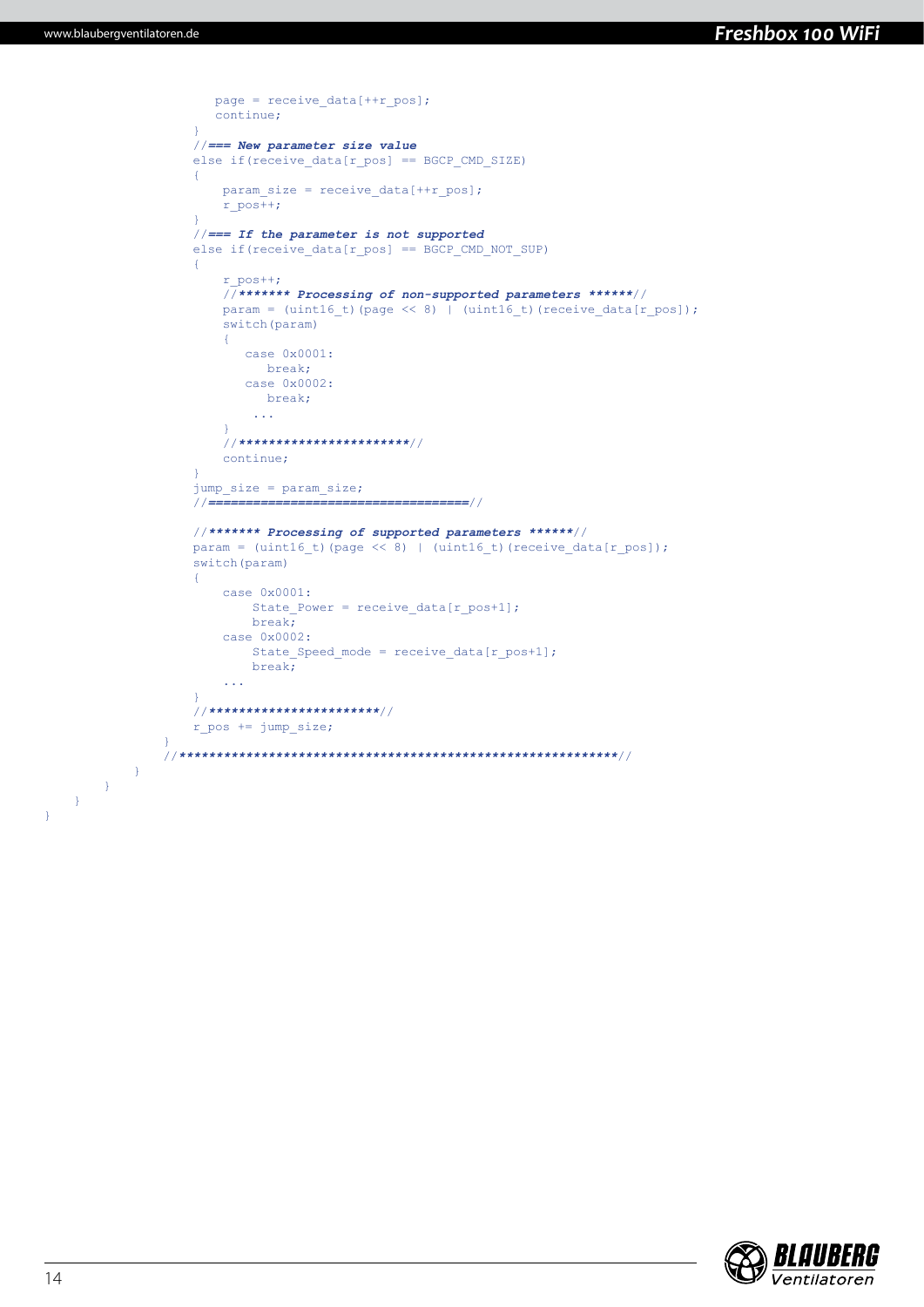